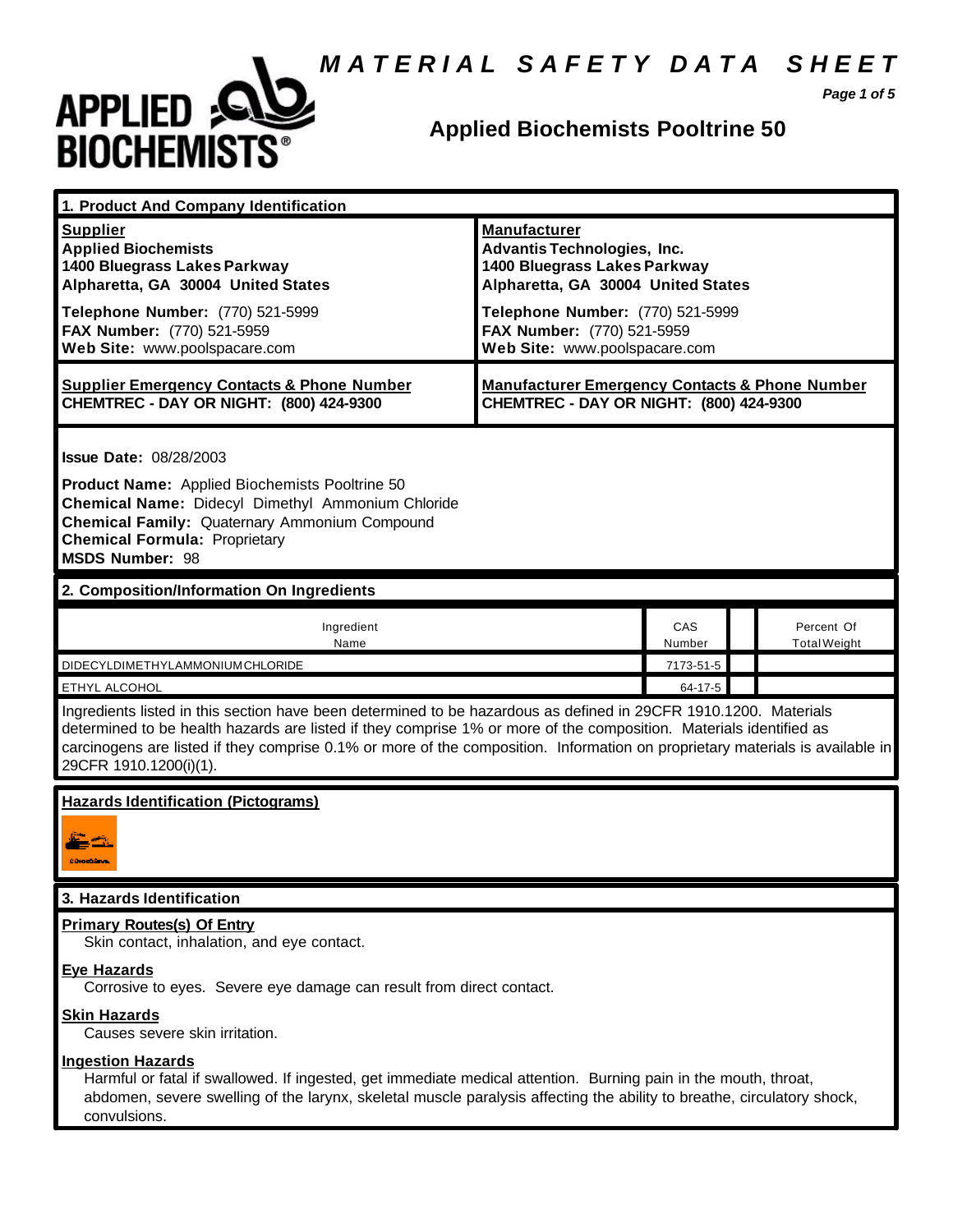## *M A T E R I A L S A F E T Y D A T A S H E E T Page 2 of 5*

## **Applied Biochemists Pooltrine 50**

## **3. Hazards Identification - Continued**

#### **Inhalation Hazards**

May cause respiratory tract irritation.

## **First Aid (Pictograms)**



## **4. First Aid Measures**

#### **Eye**

In case of contact, hold eyelids apart and immediately flush eyes with plenty of water for at least 15 minutes. Get medical attention immediately.

### **Skin**

In case of contact, immediately flush skin with plenty of water for at least 15 minutes. Get medical attention immediately if irritation (redness, rash, blistering) develops and persists. Wash clothing before reuse.

### **Ingestion**

Give Egg Whites or gelatin solution Immediately. If not available give large quantities of water. Avoid alcohol. Get Medical attention. Contact a physician or poison control.

### **Inhalation**

If inhaled, remove to fresh air. Consult a physician.

### **Note To Physician**

Probable mucosal damage may contraindicate use of gastric lavage.

Evaluate Principal Route of Entry, Seek appropriate medical attention. Never give anything by mouth to an unconscious person.

## **Fire Fighting (Pictograms)**



### **5. Fire Fighting Measures**

**Flash Point:** 109 °F **Flash Point Method:** PMCC

### **Fire And Explosion Hazards**

Combustion products are toxic. Thermal decomposition causes oxides of carbon clorine,and nitrogen. Solvent vapors can travel to an ignition source and flash back. Explosive mixtures can form with air.

### **Extinguishing Media**

In case of fire, use water fog, dry chemical, CO2, or "alcohol" foam.

### **Fire Fighting Instructions**

Firefighters should wear self-contained breathing apparatus and full protective gear.

Floors may become slippery. Products of combustions are toxic. Heated vapors can travel to an ignition source and flash back. Explosive mixture can form in air.

### **6. Accidental Release Measures**

Remove ignition sources. Wear respirator. Small spills may be mopped up, flushed away with water or absorbed on some absorbent material and incinerated. Large spills should be contained; the material then moved into containers and disposed of by approved methods for hazardous wastes.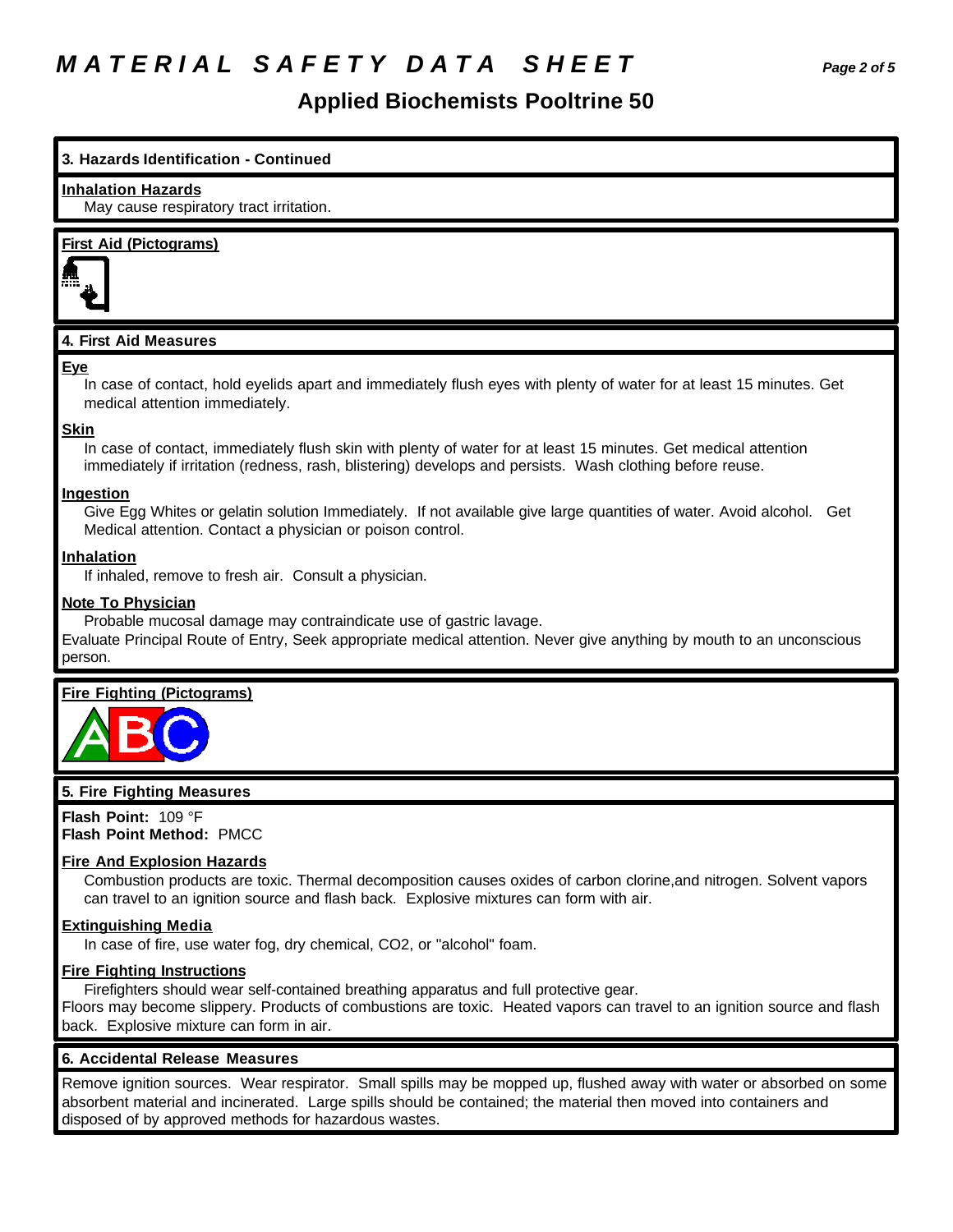## *M A T E R I A L S A F E T Y D A T A S H E E T Page 3 of 5*

## **Applied Biochemists Pooltrine 50**

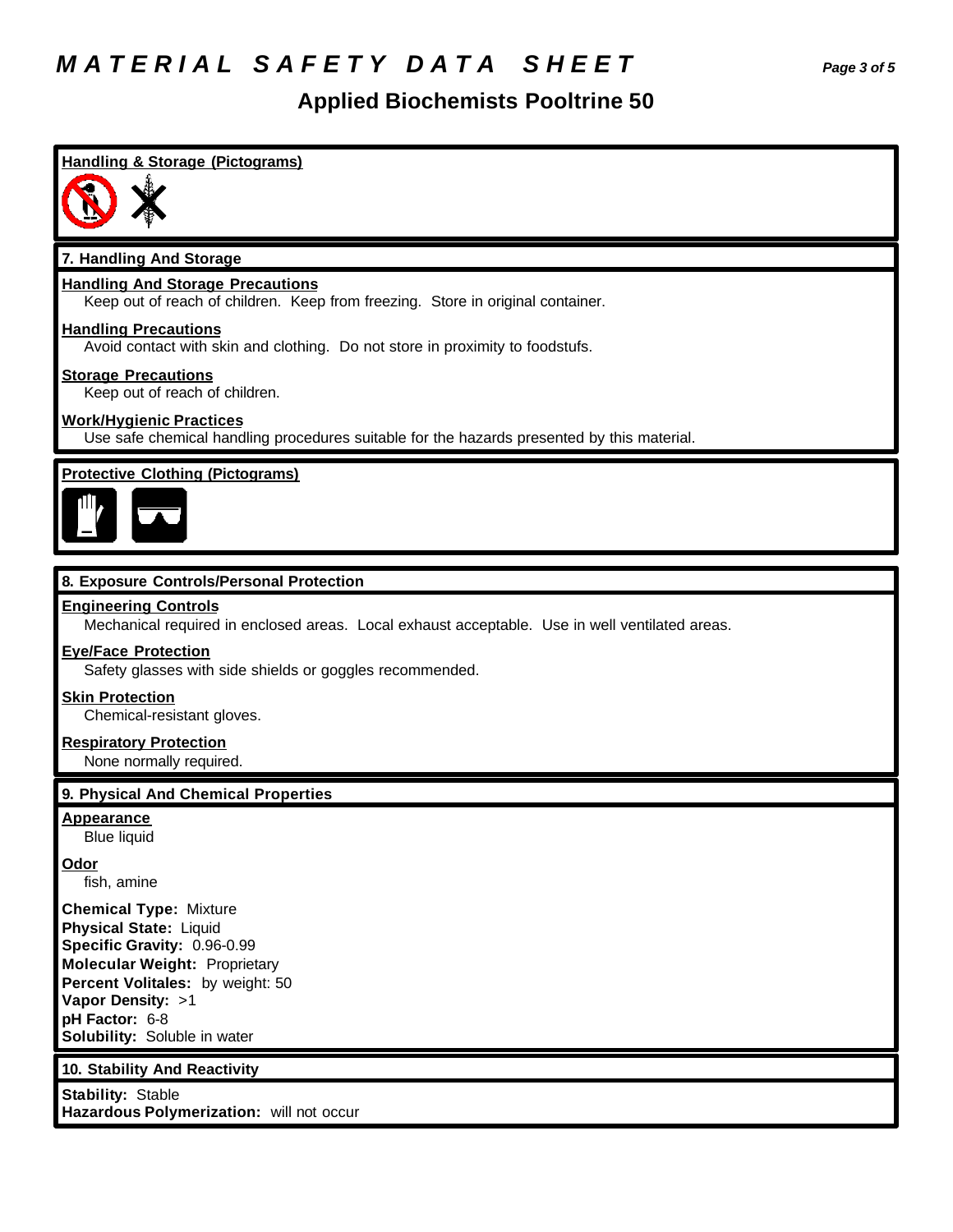# *M A T E R I A L S A F E T Y D A T A S H E E T Page 4 of 5*

## **Applied Biochemists Pooltrine 50**

| 10. Stability And Reactivity - Continued                                                                                                                                                                                                                                  |
|---------------------------------------------------------------------------------------------------------------------------------------------------------------------------------------------------------------------------------------------------------------------------|
| <b>Incompatible Materials</b><br>Avoid contact with strong oxidizers and reducers.                                                                                                                                                                                        |
| <b>Hazardous Decomposition Products</b><br>The dried material can burn to give off oxides of carbon, hydrogen, nitrogen and hydrogen chloride.                                                                                                                            |
| 11. Toxicological Information                                                                                                                                                                                                                                             |
| <b>Skin Effects</b><br>Acute dermal greater than 2000 mg/kg.                                                                                                                                                                                                              |
| <b>Acute Oral Effects</b><br>Acute oral LD50: 580 mg/kg for males and females combined.                                                                                                                                                                                   |
| 12. Ecological Information                                                                                                                                                                                                                                                |
| No Data Available                                                                                                                                                                                                                                                         |
| 13. Disposal Considerations                                                                                                                                                                                                                                               |
| Incinerate. Refer to applicable local, state and federal regulations as well as industry standards.                                                                                                                                                                       |
| 14. Transport Information                                                                                                                                                                                                                                                 |
| <b>Proper Shipping Name</b><br>DISINFECTANT, CORROSIVE LIQUIDS, N.O.S. (Quaternary Ammonium Compound)                                                                                                                                                                     |
| <b>Hazard Class</b><br>8, PGII (<= 1L CONSUMER COMMODITY ORM-D)                                                                                                                                                                                                           |
| <b>DOT Identification Number</b><br><b>UN1903</b>                                                                                                                                                                                                                         |
| <b>DOT (Pictograms)</b>                                                                                                                                                                                                                                                   |
| 15. Regulatory Information                                                                                                                                                                                                                                                |
| <b>Ingredient(s) - State Regulations</b><br>ETHYL ALCOHOL<br>New Jersey - Workplace Hazard<br>New Jersey - Special Hazard<br>Pennsylvania - Workplace Hazard<br>California - Proposition 65<br>Massachusetts - Hazardous Substance<br>New York City - Hazardous Substance |
|                                                                                                                                                                                                                                                                           |